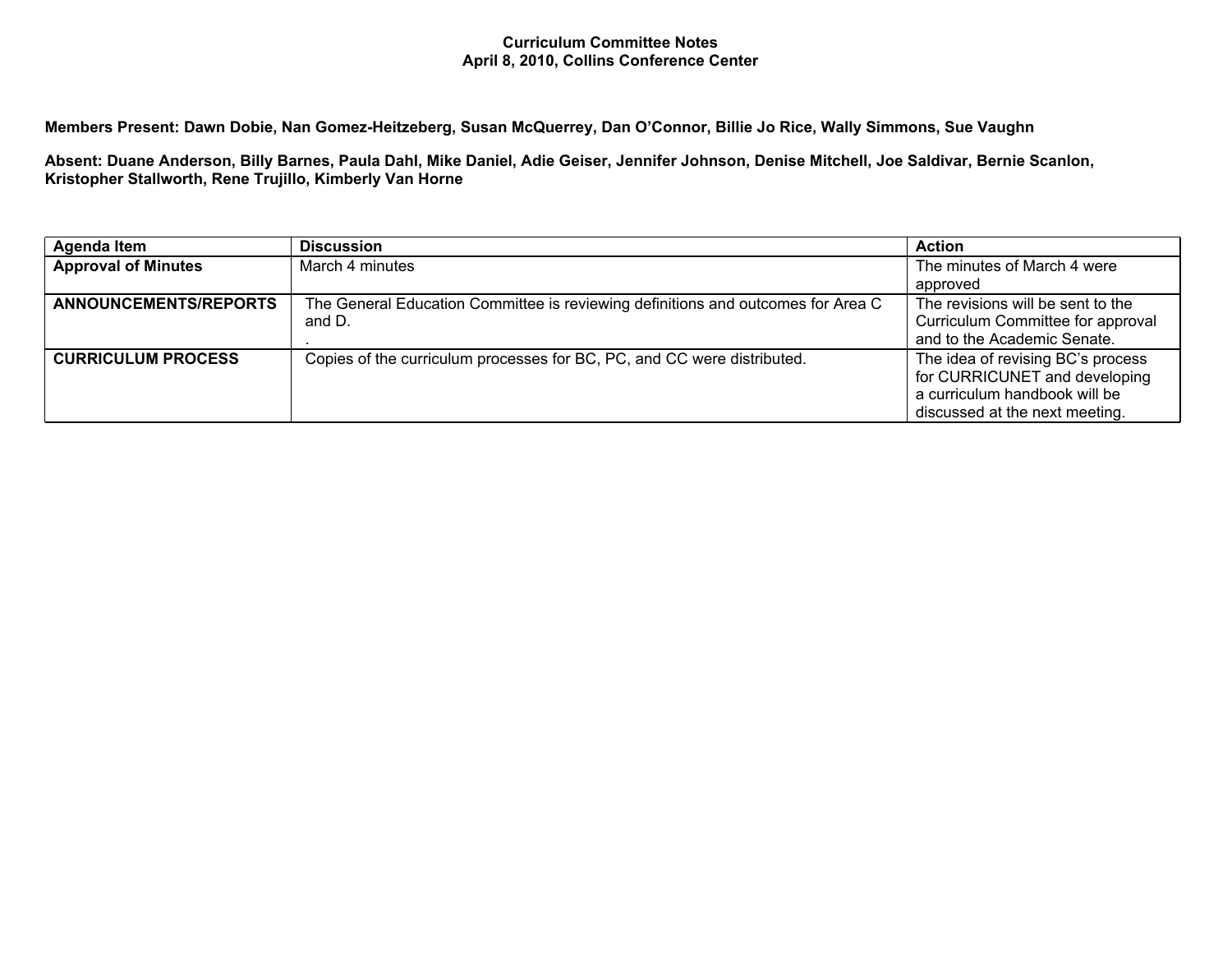| <b>CONSENT AGENDA -</b><br><b>CURRICULUM</b> | Sufficient responses were received to approve the curriculum<br><b>Behavioral Science</b> | Approved by consent agenda. |
|----------------------------------------------|-------------------------------------------------------------------------------------------|-----------------------------|
|                                              | PSYC B40 - Child Psychology & Development<br>PSYC B45 - Behavior Modification             |                             |
|                                              | <b>Engineering and Industrial Technology</b>                                              |                             |
|                                              | ELET B4 - Computer Integrated Manufacturing                                               |                             |
|                                              | ELET B70 - Mechanical Systems                                                             |                             |
|                                              | ELET B1 - Basic Electronics (DC & AC)                                                     |                             |
|                                              | ELET B5 - Programmable Logic Controllers                                                  |                             |
|                                              | ELET B6 - Analog & Digital Electronics                                                    |                             |
|                                              | ELET B55a - Electric Motors - Controls                                                    |                             |
|                                              | ELET B56 - Instrumentation & Process Control                                              |                             |
|                                              | ELET B61 - Telecommunications                                                             |                             |
|                                              | ELET B62 - Radio Communications                                                           |                             |
|                                              | ELET B63 - Electronic Systems Installation                                                |                             |
|                                              | ELET B70 - Mechanical Systems                                                             |                             |
|                                              | <b>Family and Consumer Education</b>                                                      |                             |
|                                              | CHDV B22 - Observation & Assessment-Birth Through Adolescence                             |                             |
|                                              | <b>Health and Physical Education</b>                                                      |                             |
|                                              | PHED B5vb Team Activities for Women: Volleyball                                           |                             |
|                                              | PHED B6blb - Beginning Ballet                                                             |                             |
|                                              | PHED B30 - Dance & Cheer Techniques                                                       |                             |
|                                              | PHED B45 - Theory of Football                                                             |                             |
|                                              | <b>Performing Arts</b>                                                                    |                             |
|                                              | MUSC B18abcd - Drum Line                                                                  |                             |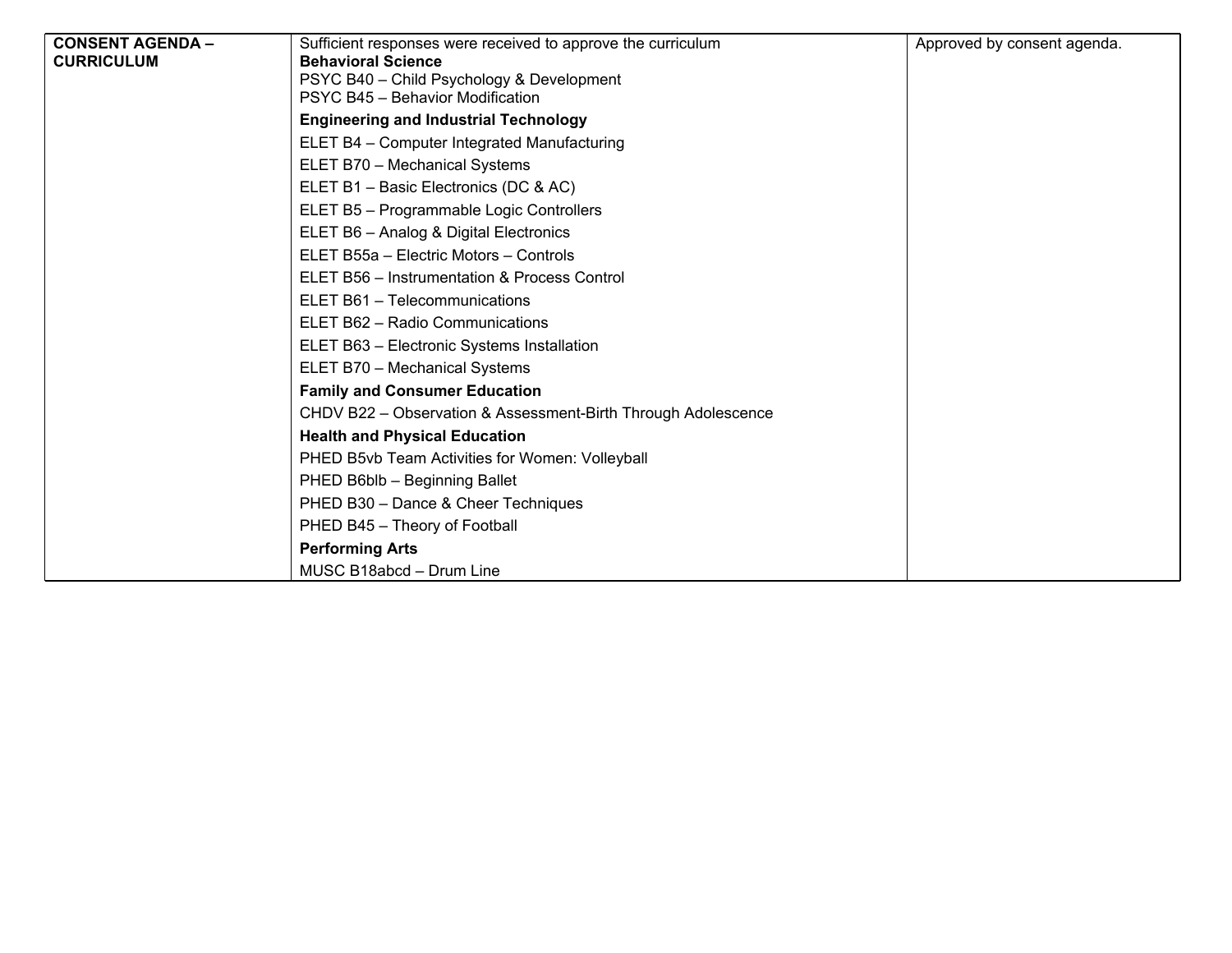| <b>CONSENT AGENDA</b>                                 | <b>Behavioral Science</b>                                                                                                                    | Approved by consent agenda. |
|-------------------------------------------------------|----------------------------------------------------------------------------------------------------------------------------------------------|-----------------------------|
| <b>– PREREQUISITES &amp;</b>                          |                                                                                                                                              |                             |
| <b>ADVISORIES TO BE VOTED</b><br><b>ON SEPARATELY</b> | PSYC B40 - Recommended: Reading Level 5 or 6, English Level 5. (goldenrod<br>change)                                                         |                             |
|                                                       | PSYC B45 - Recommended: Reading Level 5 or 6, English Level 5 (goldenrod<br>change)                                                          |                             |
|                                                       | <b>Engineering and Industrial Technology</b>                                                                                                 |                             |
|                                                       | ELET B4 - Prerequisite: ELET B5. Recommended: Reading Level 5 or 6.                                                                          |                             |
|                                                       | ELET B70 - Recommended: Reading Level 5 or 6.                                                                                                |                             |
|                                                       | ELET B1 - Recommended: Reading Level 5 or 6                                                                                                  |                             |
|                                                       | ELET B5 - Recommended: Reading Level 5 or 6                                                                                                  |                             |
|                                                       | ELET B6 - Prerequisite: ELET B1. Recommended: Reading Level 5 or 6                                                                           |                             |
|                                                       | ELET B55a - Prerequisite: ELET B1. Recommended: Reading Level 5 or 6.                                                                        |                             |
|                                                       | ELET B56 - Prerequisite: ELET B1. Recommended: Reading Level 5 or 6.                                                                         |                             |
|                                                       | ELET B61 - Prerequisite: ELET B1. Recommended: Reading Level 5 or 6.                                                                         |                             |
|                                                       | ELET B62 - Prerequisite: ELET B6. Recommended: Reading Level 5 or 6.                                                                         |                             |
|                                                       | ELET B63 - Prerequisite: ELET B1 or evaluation by the instructor of student's basic<br>electronic skills. Recommended: Reading Level 5 or 6. |                             |
|                                                       | ELET B70 - Recommended: Reading Level 5 or 6.                                                                                                |                             |
|                                                       | <b>Family and Consumer Education</b>                                                                                                         |                             |
|                                                       | CHDV B22 - Prerequisite: CHDV B21 (may be taken concurrently) or CHDV B13c with<br>a grade of C or better (goldenrod change)                 |                             |
|                                                       | <b>Health and Physical Education</b>                                                                                                         |                             |
|                                                       | PHED B5vb - Recommended: Completion of a basic course in the activity                                                                        |                             |
|                                                       | PHED B30 Prerequisite: Limitation on enrollment: audition (Title 5, 58106)                                                                   |                             |
|                                                       | PHED B45 - Recommended: Experience in organized interscholastic football or the                                                              |                             |
|                                                       | equivalent.                                                                                                                                  |                             |
|                                                       | <b>Performing Arts</b>                                                                                                                       |                             |
|                                                       | MUSC B18abcd - Prerequisite: Previous experience in a drum line or similar ensemble<br>and evaluation of proficiency by instructor.          |                             |
| Agenda Item                                           | <b>Discussion</b>                                                                                                                            | <b>Action</b>               |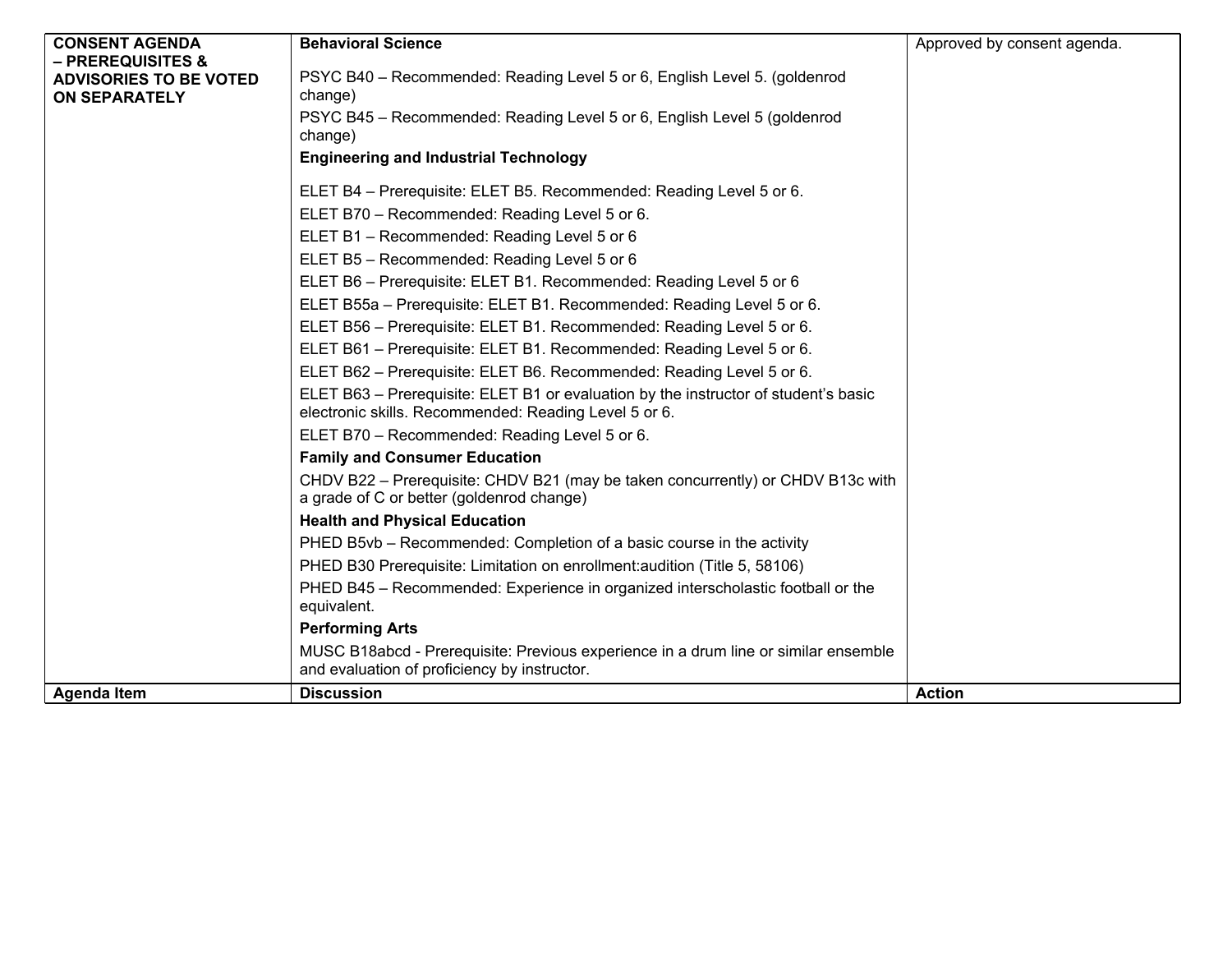| <b>ADDITIONAL CURRICULUM</b><br><b>ISSUES</b> | The SPAN B1ab course outline was removed from the consent agenda in order to<br>clarify a question regarding hours and units. SPAN B1ab is a 5-unit course and can be<br>taught as SPAN B1ab or SPAN B1a or B1b. | The Department clarified that 2.5<br>lecture units should equal 45 hours.<br>Course approved. |
|-----------------------------------------------|------------------------------------------------------------------------------------------------------------------------------------------------------------------------------------------------------------------|-----------------------------------------------------------------------------------------------|
| <b>ADDENDUM</b>                               | Two new courses did not make it on the consent agenda and were sent out separately<br>for approval.                                                                                                              |                                                                                               |
|                                               | <b>Behavioral Science</b><br>PSYC B3 - Psychology as a Profession<br>SOCI B3 - Critical Thinking for the Social Sciences                                                                                         | Courses were approved.                                                                        |
|                                               | PSYC B3 - Recommended: Reading Level 5 or 6. English Level 5<br>SOCI B3 - Recommended: Reading Level 5 or 6, English Level 5                                                                                     |                                                                                               |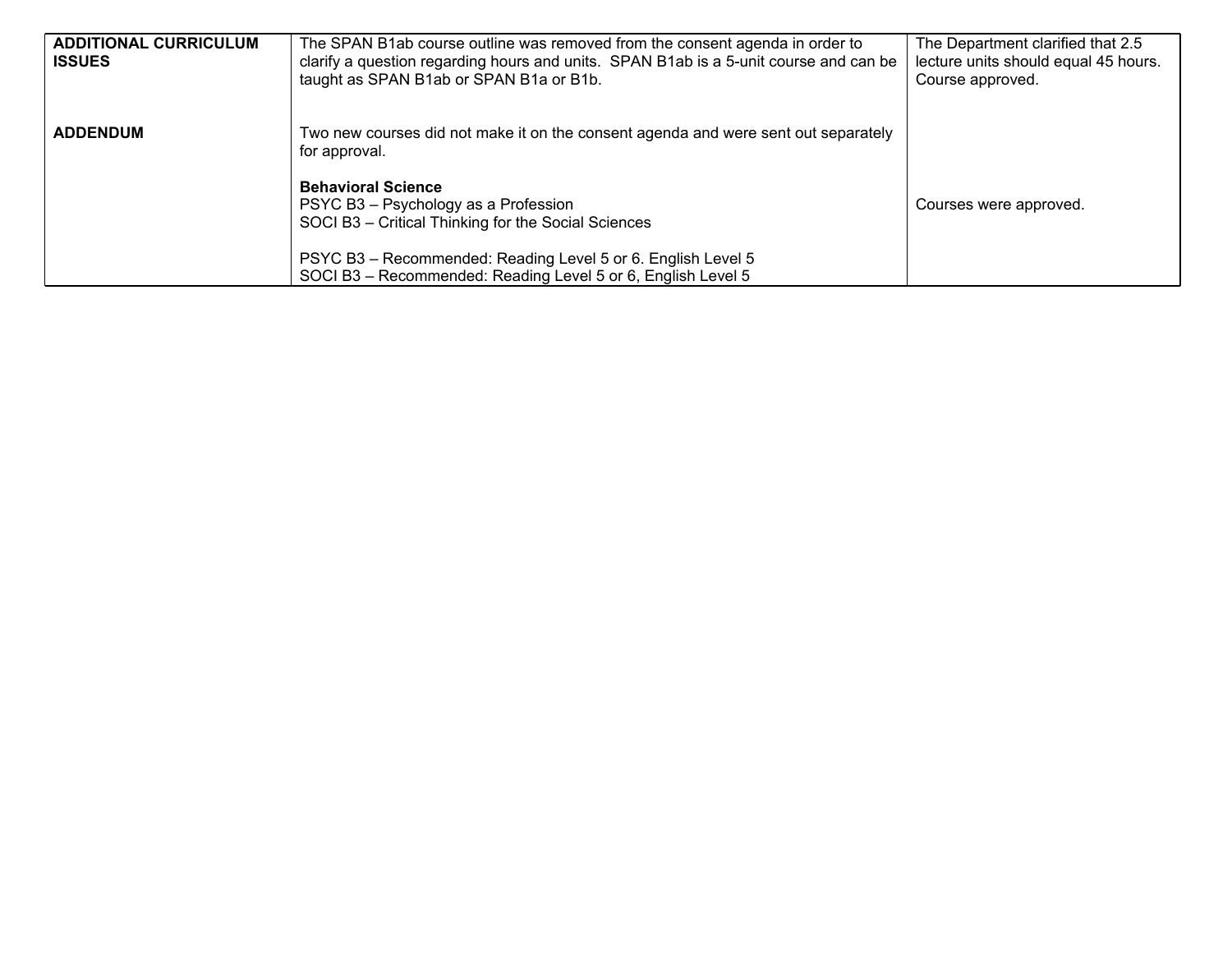| <b>PROGRAM RENEWAL/</b>            | Dept/Course                                                                                                                                                                                                                                                             | <b>Course Title</b>                                                                          | Change                                                                                                                                         |                                         |
|------------------------------------|-------------------------------------------------------------------------------------------------------------------------------------------------------------------------------------------------------------------------------------------------------------------------|----------------------------------------------------------------------------------------------|------------------------------------------------------------------------------------------------------------------------------------------------|-----------------------------------------|
| <b>CHANGES TO THE CURRENT</b>      |                                                                                                                                                                                                                                                                         |                                                                                              |                                                                                                                                                |                                         |
| <b>CATALOG - non-voting items-</b> | <b>Behavioral Science</b>                                                                                                                                                                                                                                               |                                                                                              |                                                                                                                                                |                                         |
| information only                   |                                                                                                                                                                                                                                                                         |                                                                                              |                                                                                                                                                |                                         |
|                                    | PSYC B20/SOC B20                                                                                                                                                                                                                                                        | Social Psychology                                                                            | Course description change                                                                                                                      |                                         |
|                                    | PSYC B40                                                                                                                                                                                                                                                                | Child Psychology &                                                                           |                                                                                                                                                |                                         |
|                                    |                                                                                                                                                                                                                                                                         | Development                                                                                  | Prerequisite change                                                                                                                            |                                         |
|                                    | PSYC B45                                                                                                                                                                                                                                                                | <b>Behavior Modification</b>                                                                 | Course description change<br>& Prerequisite change                                                                                             |                                         |
|                                    | <b>Engineering and Industrial</b>                                                                                                                                                                                                                                       |                                                                                              |                                                                                                                                                |                                         |
|                                    | Technology                                                                                                                                                                                                                                                              |                                                                                              |                                                                                                                                                |                                         |
|                                    | MFGT B5                                                                                                                                                                                                                                                                 | Program. Logic Controllers                                                                   | Deleting MFGT B5, the XREF<br>Course for ELET B5.<br>No longer offer MFGT B5                                                                   |                                         |
|                                    | MFGT B50<br>MFGT B60<br>MFGT B61                                                                                                                                                                                                                                        | <b>Industrial Control Systems</b><br>Human Machine Interfaces<br>Advanced Programmable Logic | Delete course<br>Delete course.                                                                                                                |                                         |
|                                    |                                                                                                                                                                                                                                                                         | Controllers                                                                                  | Delete course.                                                                                                                                 |                                         |
|                                    | <b>Family and Consumer Education</b>                                                                                                                                                                                                                                    |                                                                                              |                                                                                                                                                |                                         |
|                                    | CHDV B22                                                                                                                                                                                                                                                                | Observation & Assessment -                                                                   |                                                                                                                                                |                                         |
|                                    |                                                                                                                                                                                                                                                                         | Birth through Adolescence                                                                    | Prerequisite change.                                                                                                                           |                                         |
|                                    | <b>Health &amp; Physical Education</b>                                                                                                                                                                                                                                  |                                                                                              |                                                                                                                                                |                                         |
|                                    | HLED B5                                                                                                                                                                                                                                                                 | Substance Abuse                                                                              | Delete course                                                                                                                                  |                                         |
|                                    | PHED B2lgt                                                                                                                                                                                                                                                              | <b>Life Guard Training</b>                                                                   | Delete course                                                                                                                                  |                                         |
|                                    | PHED B2ww                                                                                                                                                                                                                                                               | <b>Water Walking</b>                                                                         | Delete course                                                                                                                                  |                                         |
|                                    | PHED B2wsi                                                                                                                                                                                                                                                              | Water Safety Instruction                                                                     | Delete course                                                                                                                                  |                                         |
|                                    | PHED B2xsd                                                                                                                                                                                                                                                              | Scuba Diving                                                                                 | Delete course                                                                                                                                  |                                         |
|                                    | PHED B6r                                                                                                                                                                                                                                                                | Racquetball                                                                                  | Delete course                                                                                                                                  |                                         |
|                                    |                                                                                                                                                                                                                                                                         |                                                                                              |                                                                                                                                                |                                         |
|                                    | <b>Nursing</b>                                                                                                                                                                                                                                                          |                                                                                              |                                                                                                                                                |                                         |
|                                    | EMTC B50                                                                                                                                                                                                                                                                |                                                                                              | Emergency Medical Technician I Course title change. Adding<br>"1" to the title. National &<br>State identification of this<br>Course is EMT-1. |                                         |
| <b>CERTIFICATE REVIEW/</b>         |                                                                                                                                                                                                                                                                         |                                                                                              |                                                                                                                                                | The Jobs Skills Certificates will go to |
| <b>APPROVAL</b>                    | The new proposed Job Skills Certificate form and process is under discussion. Nan<br>discussed questions that came up recently that addressed defining job skill levels for<br>employers and how to reflect skills on the certificate form. The timeline for processing |                                                                                              |                                                                                                                                                | the Consultation Council next week.     |
|                                    |                                                                                                                                                                                                                                                                         |                                                                                              |                                                                                                                                                |                                         |
|                                    | these certificates and getting them into the catalog will be short. In order to include                                                                                                                                                                                 |                                                                                              |                                                                                                                                                |                                         |
|                                    | them in next year's catalog, the certificates and accompanying Board materials must                                                                                                                                                                                     |                                                                                              |                                                                                                                                                |                                         |
|                                    |                                                                                                                                                                                                                                                                         | be submitted by May 24 for the June 10 Board meeting.                                        |                                                                                                                                                |                                         |
|                                    |                                                                                                                                                                                                                                                                         |                                                                                              |                                                                                                                                                |                                         |